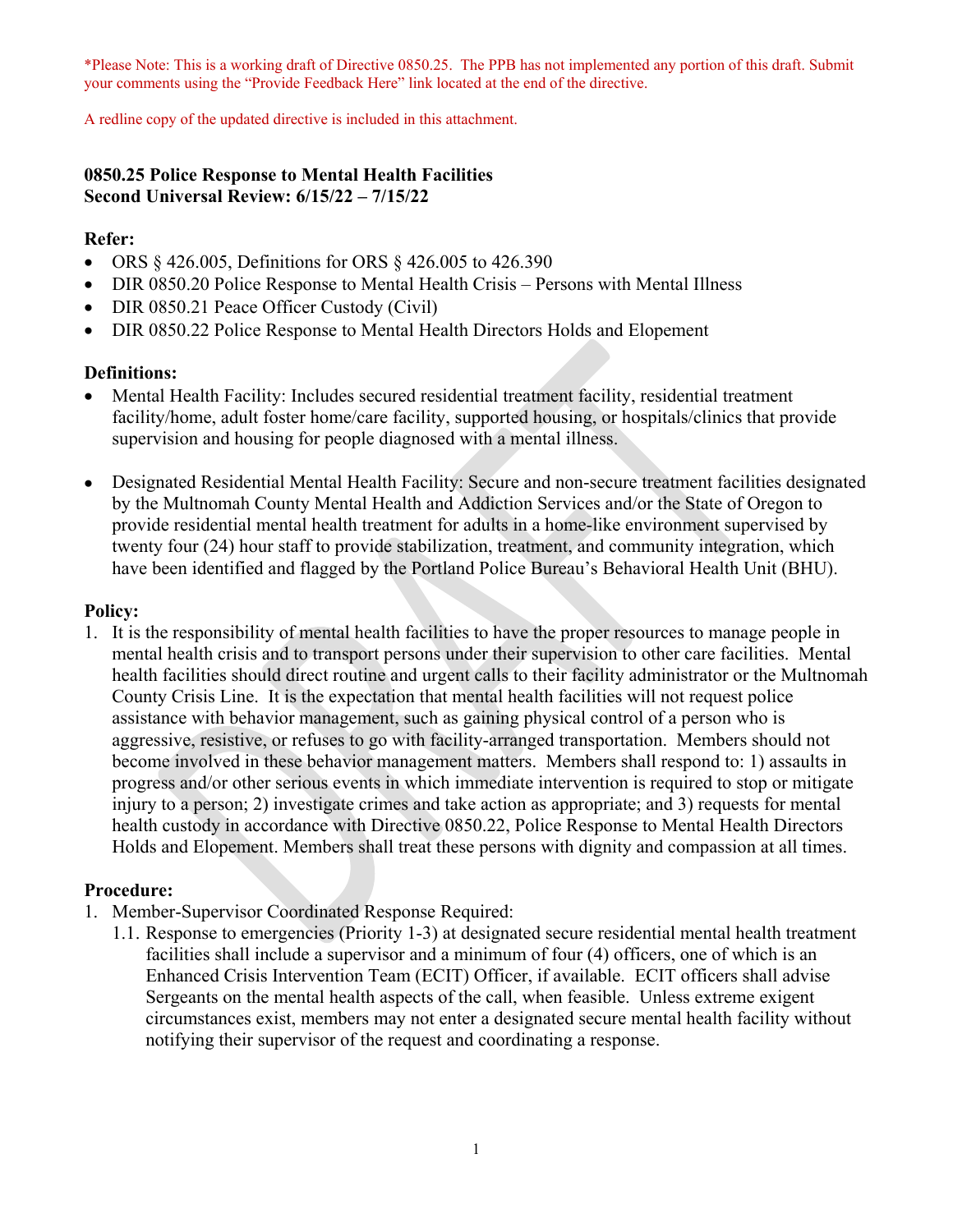\*Please Note: This is a working draft of Directive 0850.25. The PPB has not implemented any portion of this draft. Submit your comments using the "Provide Feedback Here" link located at the end of the directive.

A redline copy of the updated directive is included in this attachment.

- 1.2. Lower priority calls at designated secure residential mental health treatment facilities shall be dispatched to the district officer and require supervisor notification. A supervisor may request assistance of an ECIT officer if necessary.
- 1.3. Response to emergencies (Priority 1-3) at designated non-secure residential mental health treatment facilities shall include a supervisor and a minimum of two (2) officers, one of which is an ECIT officer, if available. ECIT officers shall advise Sergeants on the mental health aspects of the call when feasible. Unless extreme exigent circumstances exist, members may not enter a non-secure mental health facility or residential mental health facility without notifying their supervisor of the request and coordinating a response.
- 1.4. In addition to as the strategies and resources listed in Directive 0850.20, Police Response to Mental Health Crisis, the following are other tactical options for members and their supervisors to consider before entry into a designated residential mental health facility:
	- 1.4.1. Evaluate the nature of the situation and necessity for police intervention.
	- 1.4.2. When time allows, have responding members stage and wait for the arrival of all necessary personnel and resources.
	- 1.4.3. Request a staff member meet police outside the facility to provide information on: 1) the facility layout; 2) the locations of the person who requires police response, other patients, visitors, and staff; and 3) any other information about the incident and persons involved that would aid police in planning their response.
	- 1.4.4. If police intervention is warranted, evaluate contact options, including by phone, in person, or other means. If in person, evaluate the need to utilize additional cover members. Develop a tactical plan, taking advantage of the most effective control options that may safely resolve the incident.
- 2. Behavioral Health Unit (BHU) Responsibilities:
	- 2.1. The Behavioral Health Unit shall:
		- 2.1.1. Post designated secure residential mental health treatment facility floor plans on the Bureau's Intranet.
		- 2.1.2. Regularly review the designated Multnomah County and/or State of Oregon mental health facility lists to ensure the accuracy of mental health facility hazard flags.
		- 2.1.3. Follow up on concerns regarding police response to designated residential mental health facilities. As appropriate, the Behavioral Health Unit shall meet with facility management representatives to review the representatives' expectations of police assistance in emergencies and facility emergency policies for addressing concerning incidents.

[Provide Feedback Here.](https://www.surveymonkey.com/r/JKT82H8)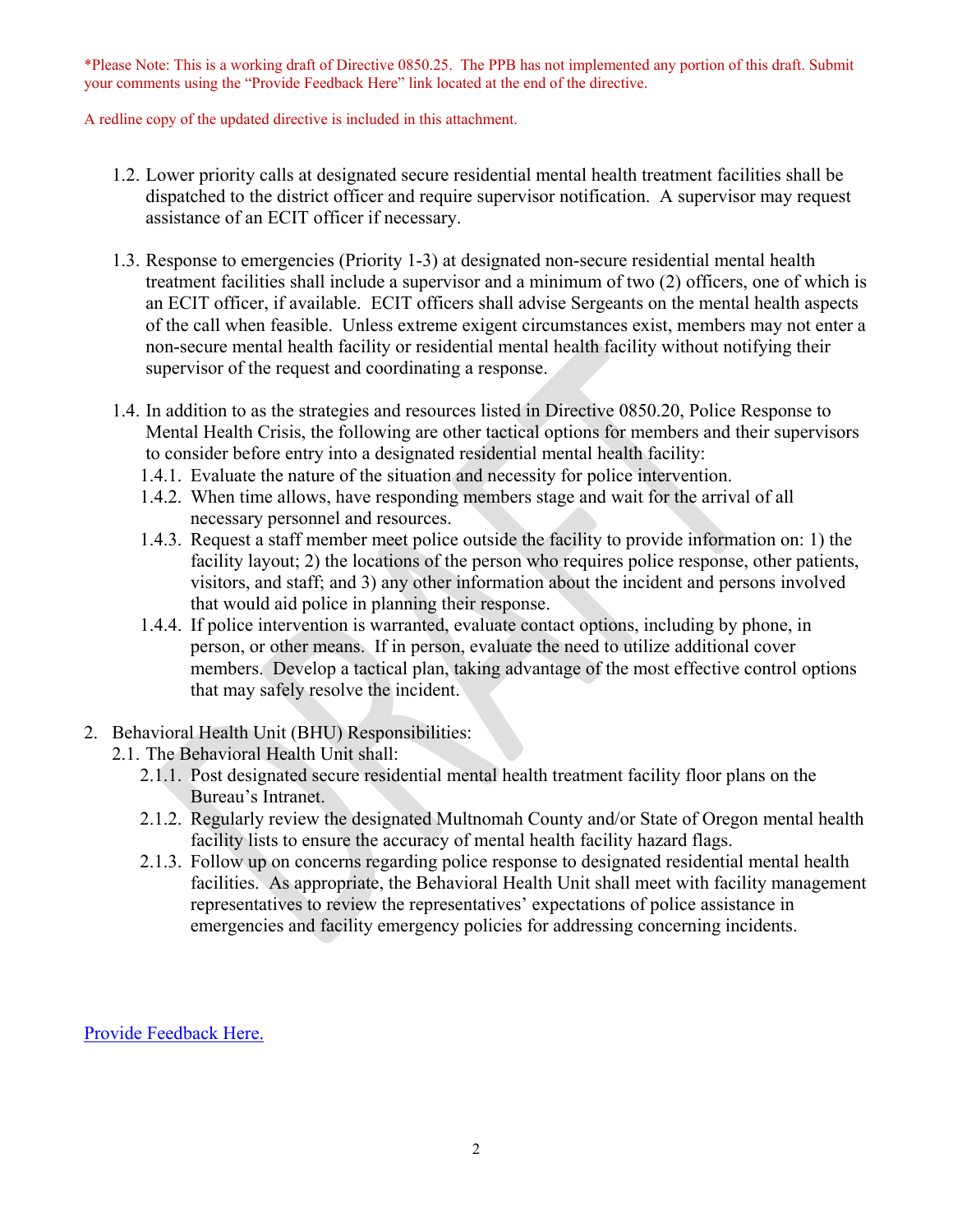## **0850.25 Police Response to Mental Health Facilities**

## **Refer:**

- ORS § 426.005, Definitions for ORS § 426.005 to 426.390
- DIR 8500850.20 Police Response to Mental Health Crisis Persons with Mental Illness
- DIR 8500850.21 Peace Officer Custody (Civil)
- DIR 8500850.22 Police Response to Mental Health Directors Holds and Elopement

## **Definitions:**

- Mental Health Facility: Includes secured residential treatment facility, residential treatment facility/home, adult foster home/care facility, supported housing, or hospitals/clinics that provide supervision and housing for people diagnosed with a mental illness.
- Designated Residential Mental Health Facility: Secure and non-secure treatment facilities designated by the Multnomah County Mental Health and Addiction Services and/or the State of Oregon to provide residential mental health treatment for adults in a home-like environment supervised by twenty four (24) hour staff to provide stabilization, treatment, and community integration, which have been identified and flagged by the Portland Police Bureau's Behavioral Health Unit (BHU).

#### **Policy:**

1. It is the responsibility of mental health facilities to have the proper resources to manage people in mental health crisis and to transport persons under their supervision to other care facilities. Mental health facilities should direct routine and urgent calls to their facility administrator or the Multnomah County Crisis Line. It is the expectation that mental health facilities will not request police assistance with behavior management, such as gaining physical control of a person who is aggressive, resistive, or refuses to go with facility-arranged transportation. Members should not become involved in these behavior management matters. Members shall respond to: 1) assaults in progress and/or other serious events in which immediate intervention is required to stop or mitigate injury to a person; 2) investigate crimes and take action as appropriate; and 3) requests for mental health custody in accordance with Directive 8500850.22, Police Response to Mental Health Directors Holds and Elopement. Members shall treat these individual spersons with dignity and compassion at all times.

#### **Procedure:**

- 1. Member-Supervisor Coordinated Response Required:
	- 1.1. Response to emergencies (Priority 1-3) at designated secure residential mental health treatment facilities shall include a supervisor and a minimum of four (4) officers, one of which is an Enhanced Crisis Intervention Team (ECIT) Officer, if available. ECIT officers shall advise Sergeants on the mental health aspects of the call, when feasible. Unless extreme exigent circumstances exist, members may not enter a designated secure mental health facility without notifying their supervisor of the request and coordinating a response.
	- 1.2. Lower priority calls at designated secure residential mental health treatment facilities shall be dispatched to the district officer and require supervisor notification. A supervisor may request assistance of an ECIT officer if necessary.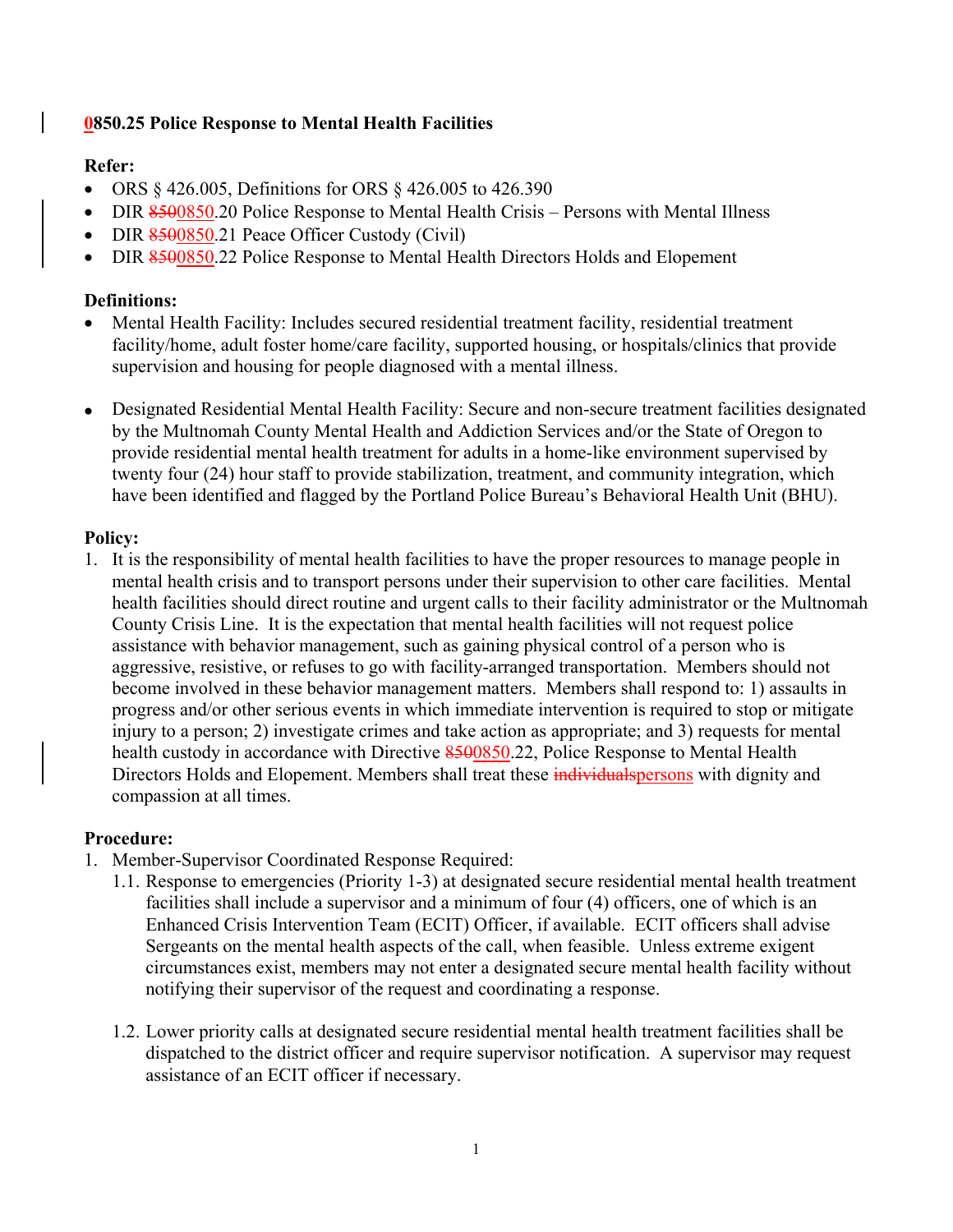- 1.3. Response to emergencies (Priority 1-3) at designated non-secure residential mental health treatment facilities shall include a supervisor and a minimum of two (2) officers, one of which is an ECIT officer, if available. ECIT officers shall advise Sergeants on the mental health aspects of the call when feasible. Unless extreme exigent circumstances exist, members may not enter a non-secure mental health facility or residential mental health facility without notifying their supervisor of the request and coordinating a response.
- 1.4. In addition to ROADMAP, as the strategies and resources listed in Directive 8500850.20, Police Response to Mental Health Crisis, the following are other tactical options for members and their supervisors to consider before entry into a designated residential mental health facility:
	- 1.4.1. Evaluate the nature of the situation and necessity for police intervention.
	- 1.4.2. When time allows, have responding members stage and wait for the arrival of all necessary personnel and resources.
	- 1.4.3. Request a staff member meet police outside the facility to provide information on: 1) the facility layout; 2) the locations of the person who requires police response, other patients, visitors, and staff; and 3) any other information about the incident and persons involved that would aid police in planning their response.
	- 1.4.4. If police intervention is warranted, evaluate contact options, including by phone, in person, or other means. If in person, evaluate the need to utilize additional cover members. Develop a tactical plan, taking advantage of the most effective control options that may safely resolve the incident.
- 2. Behavioral Health Unit (BHU) Responsibilities:
	- 2.1. The Behavioral Health Unit shall:
		- 2.1.1. Post designated secure residential mental health treatment facility floor plans on the Bureau's Intranet.
		- 2.1.2. Regularly review the designated Multnomah County and/or State of Oregon mental health facility lists to ensure the accuracy of mental health facility hazard flags.
		- 2.1.3. Follow up on concerns regarding police response to designated residential mental health facilities. As appropriate, the Behavioral Health Unit shall meet with facility management representatives to review the representatives' expectations of police assistance in emergencies and facility emergency policies for addressing concerning incidents.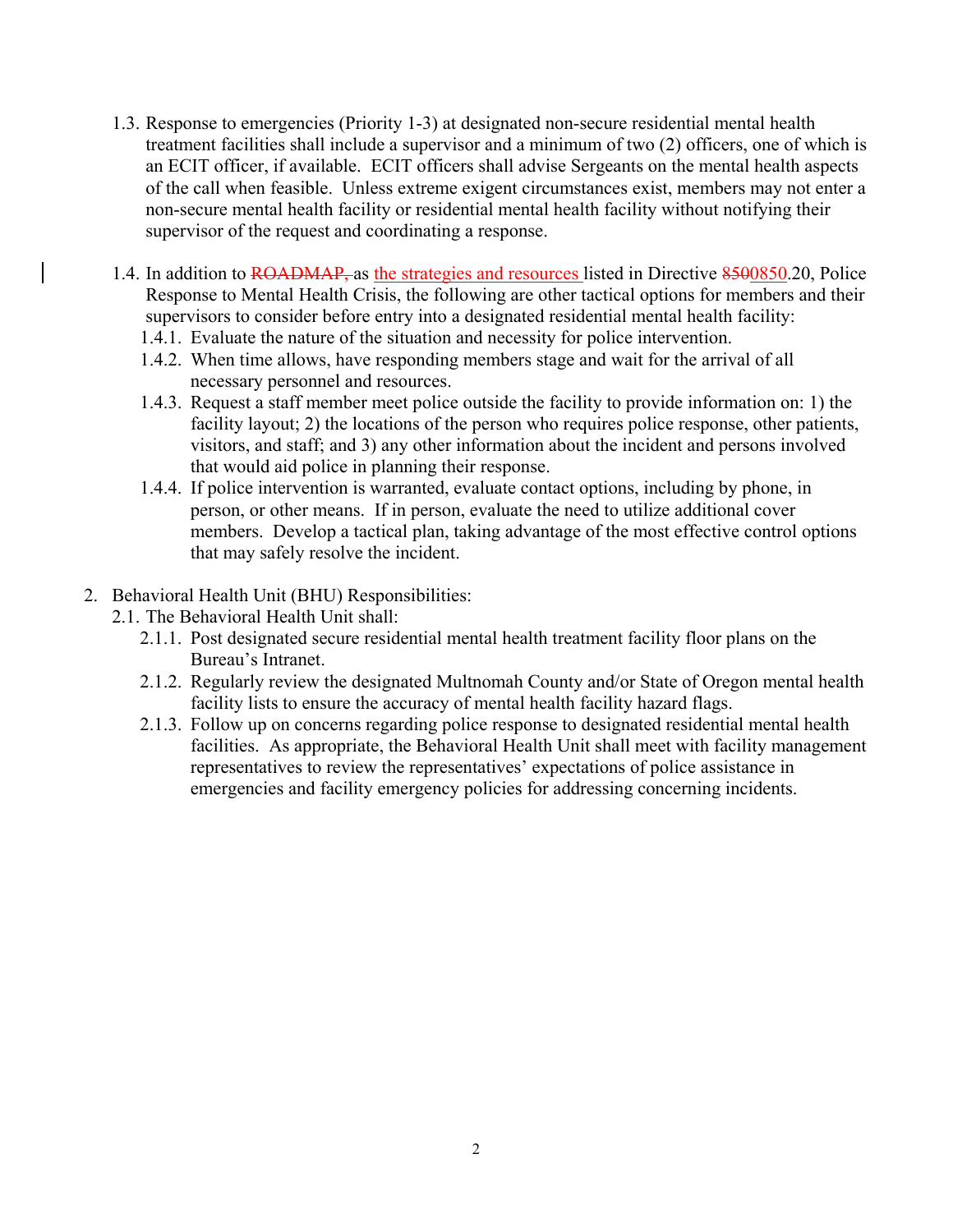# #1

## COMPLETE

| Collector:            | Web Link 1 (Web Link)               |
|-----------------------|-------------------------------------|
| Started:              | Sunday, January 16, 2022 1:47:54 PM |
| <b>Last Modified:</b> | Sunday, January 16, 2022 1:49:01 PM |
| <b>Time Spent:</b>    | 00:01:07                            |

Page 1

#### **Q1**

Please provide feedback for this directive

The policy section states expectations for mental health care homes. This is fine, but PPB directives don't seem like the right place to have that kind of policy. The City should consider updating city code to define standards for mental health care facilities, including guidelines for security personnel. I don't see any reason why a mental health care facility wouldn't rely on PPB for type 1-3 calls, and there is no mechanism to penalize institutions that are negligent in behavior management. Perhaps PPB should charge a fee for response to designated mental health facilities, similar to how fees are assessed for false alarms.

## **Q2**

Contact Information (optional - your name will be visible on PPB's website)

Name **Nathan Castle**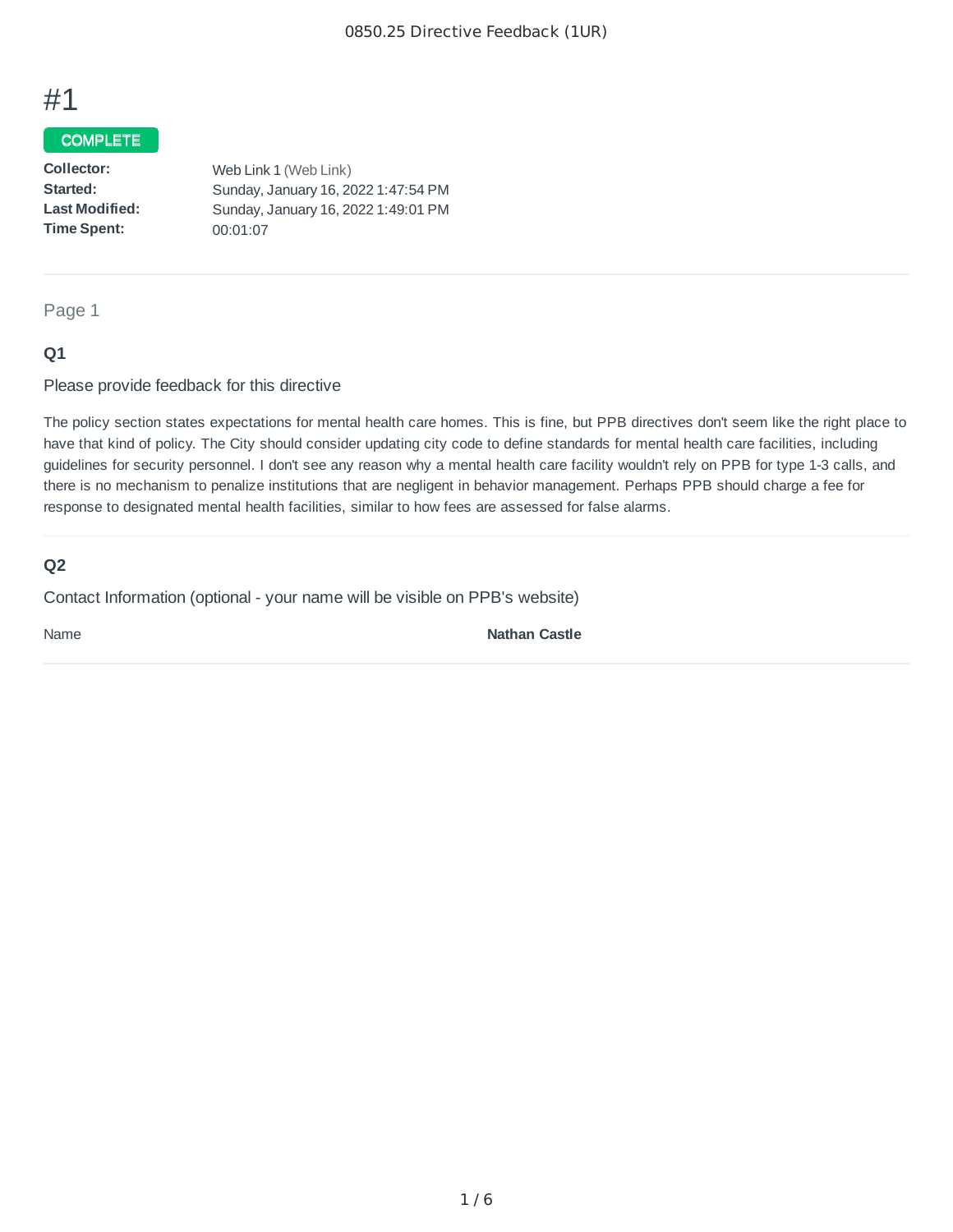# #2

## **COMPLETE**

**Collector:: Started: : Last Modified:: Time Spent::**  Web Link 1 (Web Link) Sunday, January 16, 2022 4:46:28 PM Sunday, January 16, 2022 4:47:06 PM 00:00:37

Page 1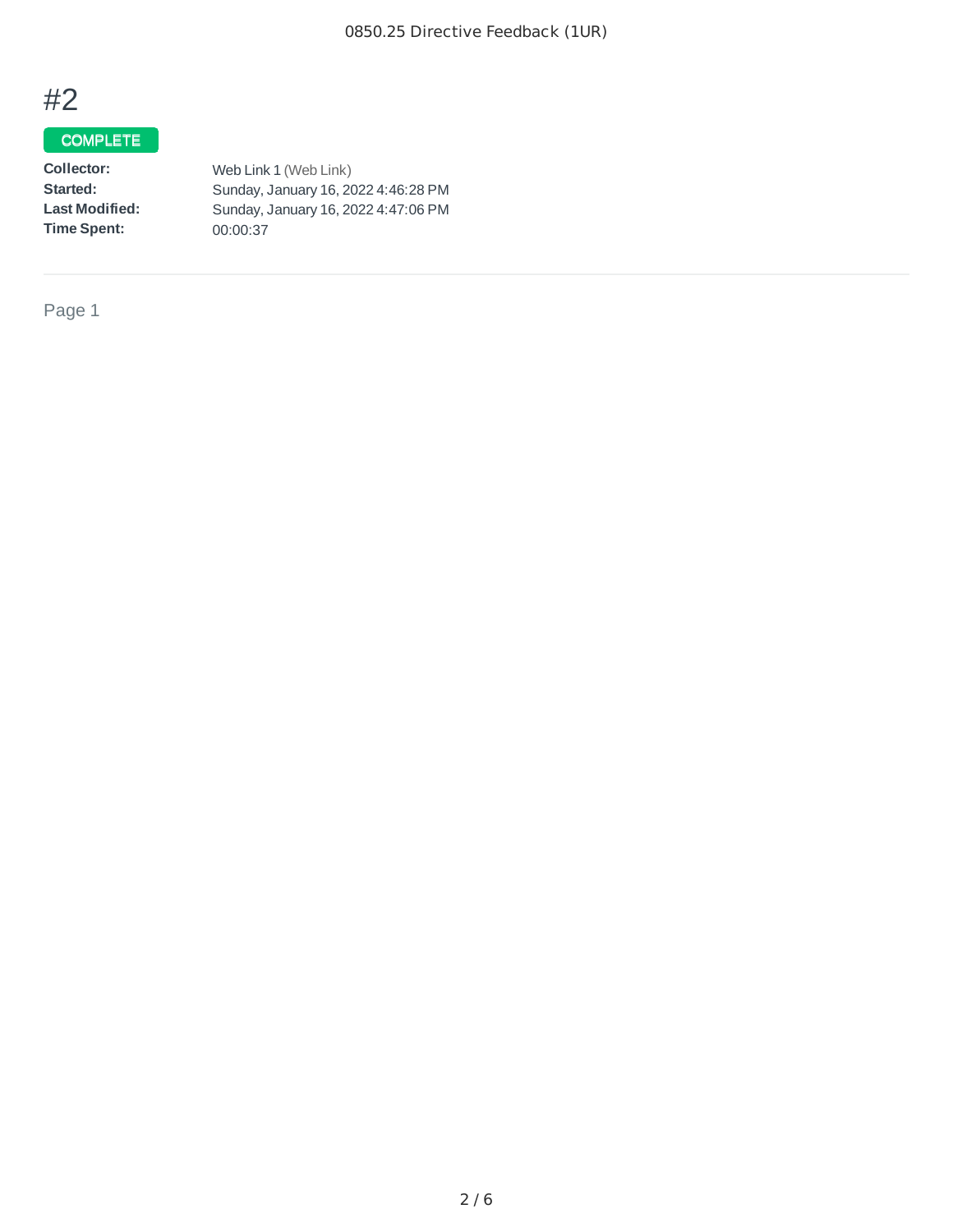#### **Q1**

Please provide feedback for this directive

#### COMMENTS ON MENTAL HEALTH, CUSTODY, IMMIGRATION AND OTHER DIRECTIVES, JANUARY 2022

To Chief Lovell, Capt. Parman, Lieutenant Morgan, PPB Policy Analysts, Compliance Officer/Community Liaison Team, Portland Committee on Community Engaged Policing, US Dept. of Justice, Citizen Review Committee and the Portland Police Bureau:

Below are Portland Copwatch's comments on the 13 of the 15 Directives posted for review in January . The "First Universal Review" is particularly challenging, not only because of the very short (15 day) timeline, but because it is difficult to know if the Bureau intends to make any changes to the policies. Because the public is presented with the policies as they currently exist, it is extremely challenging to determine if any changes were made between the last Second Universal Review and the present time. We strongly suggest that the Bureau include both (a) a statement of intent if there is a particular reason a Directive has been chosen and (b) a link to an existing implementation memo which might include a final redline of the previous iteration and the Bureau's reflections on public comments.

The wide variety of topics in this set of Directives is offset for us by the fact that we've made comments on all of them, except for 850.30 on Juveniles, previously. We've tried to indicate where the Bureau has made its (rare) changes reflective of our input. Otherwise, many of these comments are repeats of ones we made between January 2015 and January 2021.

Portland Copwatch (PCW) has chosen again not to comment on 660.32 Informant Processing because of the distasteful nature of such government-sponsored subterfuge, and 630.50 on Medical Aid, to which no changes have been made despite its previous posting in 2016.

We continue to ask that the Bureau add numbers or letters to the Definitions, Policy and Procedure sections to make them easier to reference. Our comments below refer to the Procedure section unless otherwise noted.

-------------

MENTAL HEALTH DIRECTIVES (last commented on April, 2020)

We begin with general comments we made when these Directives about Mental Health (850.20, 850.21, 850.22 and 850.25) were previously posted, updated here:

--Consistent Humanity Reminders: All four policies should reflect Policy Section 2 of 850.20 and Policy Section 1 of 850.25, which call on officers to treat people in mental health crisis "with dignity," "respect" (850.20) and "compassion" (850.25)-- "at all times" (also 820.25).

--References Mostly Fixed: We previously noted that all four Directives list "Definitions for ORS 426.005 to 426.390" in the Refer section and suggested the summary title "Persons With Mental Illness" be added. This was done in 850.20, 850.21 and 850.22. The summary title appears to be in the wrong place in 850.25.

--Memorize in Priority Order: We continue to believe the PPB should change its inadequate "ROADMAP" mnemonic for handling possible mental health crisis situations. The concept of "Patience" should not be the last item on the list. There are also two letter "A"s, with one standing for "Area Containment" and one for "Arrest Delayed," which can cause confusion. We suggested changing the mnemonic to "PD-MACRO," with the items listed as:

- \_\_Patience
- \_\_Disengagement
- \_\_More Resources
- \_\_Arrest Delayed
- \_\_Containment
- \_\_Request Specialized Units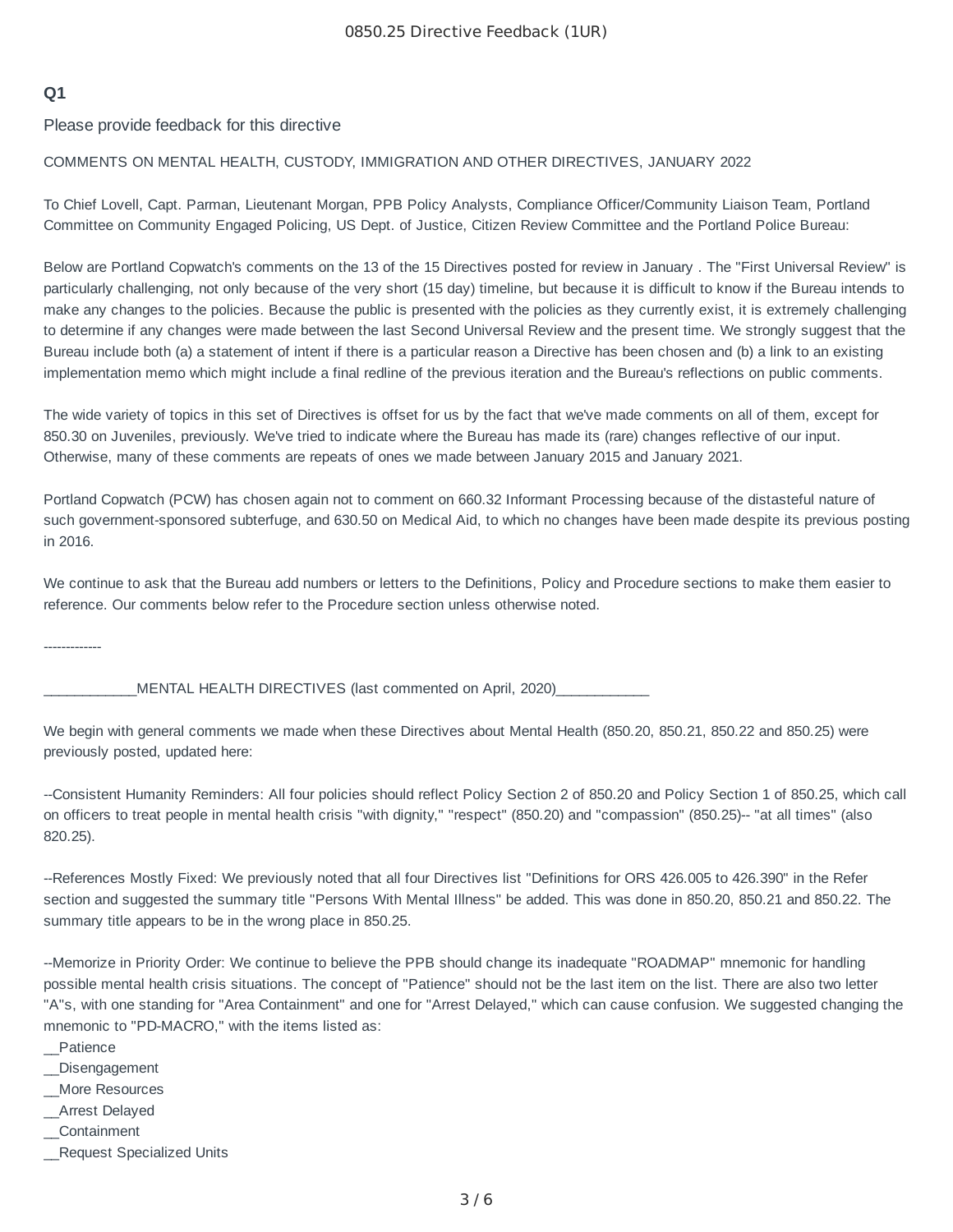#### 0850.25 Directive Feedback (1UR)

Observe or use surveillance.

"PD" should be easy for officers to remember, even though locals know our Department is the PPB. We note here again that officers can use all of these tactics (as well as non-engagement) on someone regardless of whether that person is in mental health crisis as alternatives to using force.

--Be Generic to Avoid Problems: For a few reasons, the Bureau should not refer to AMR, the private company which contracts for ambulance services in the County, in its policies. We suggest using a generic term about ambulances, especially if the Fire Bureau or other agency might transport the individuals, or if AMR ever changes its name. The Bureau has already shown a willingness to do so when references to the Unity Center were replaced by the generic term "secure evaluation facility."

--De-escalation Not About Stopping Using High Force Levels: PCW continues to urge the Bureau to define the term "de-escalation" to mean calming a situation down using verbal and physical tactics, not for lowering the amount of force already being used on a suspect (which is mitigation of force).

Here are comments on the four individual policies drawn from earlier input.

-------------

#### DIRECTIVE 850.25 POLICE RESPONSE TO MENTAL HEALTH FACILITIES

--Appreciated Change (850.25): After we pointed it out multiple times, the Bureau finally fixed a typo that said "treat these individual" rather than "individuals." Thanks.

--Don't Bring a Gun to a Pillow Fight: Our analysis from earlier comments on this policy still stands: "This Directive still does not discuss the issue of officers bringing firearms and other weapons into hospitals and other facilities, as the introduction of such weapons could escalate the situation." Jose Mejia Poot was shot inside a mental health facility in 2001 when he was armed with nothing but the aluminum push-rod from a door. We understand that despite hospital protocols, Portland Police do not check their firearms into lockers when entering the Unity Center.

--Require ECIT Response in "Lower Priority Calls": Sections 1.1 and 1.3 still require the presence of Enhanced Crisis Intervention Team officers in emergency situations, but Section 1.2 on "lower priority calls" continues to downplay the role of these specially trained officers, saying a supervisor "may" call ECIT.

--Be Clear About Contact with People: While Section 1.4.4 directs officers to decide whether to contact the person in crisis by phone, in person or by "other means," the suggestion for officers to use the phone to determine the "severity of the threat" was removed from a pre-2015 Section on tactical options. We added that contacting a person in crisis should not include the alleged look in the eye that Officer Kelly Van Blokland gave to Samuel Rice through a hotel's bathroom window before shooting Rice in the head with an assault rifle in 2018.

--Spell Out Options, Memorize in Priority Order: Section 1.4 includes references to parts of the ROADMAP mnemonic in Directive 850.20. However, since the entire acronym is spelled out in 850.21 we wonder why it isn't at least summarized here... and as noted elsewhere it should be changed to PD-MACRO.

--What is "Concerning"?: Section 2.1.3 suggests officers should work with facilities about "addressing concerning incidents." While it is best not to stigmatize some people based on behavior, specific examples might be helpful to narrow down what is meant by "concerning." PCW's suggestion: "addressing concerning incidents such as persons who are physically combative."

#### **CONCLUSION**

We recognize that the Directives development process has evolved since it began, particularly with the addition of redline versions and bli t t d i th S d U i l R i Th i till t b i d b ddi th i f ti t d i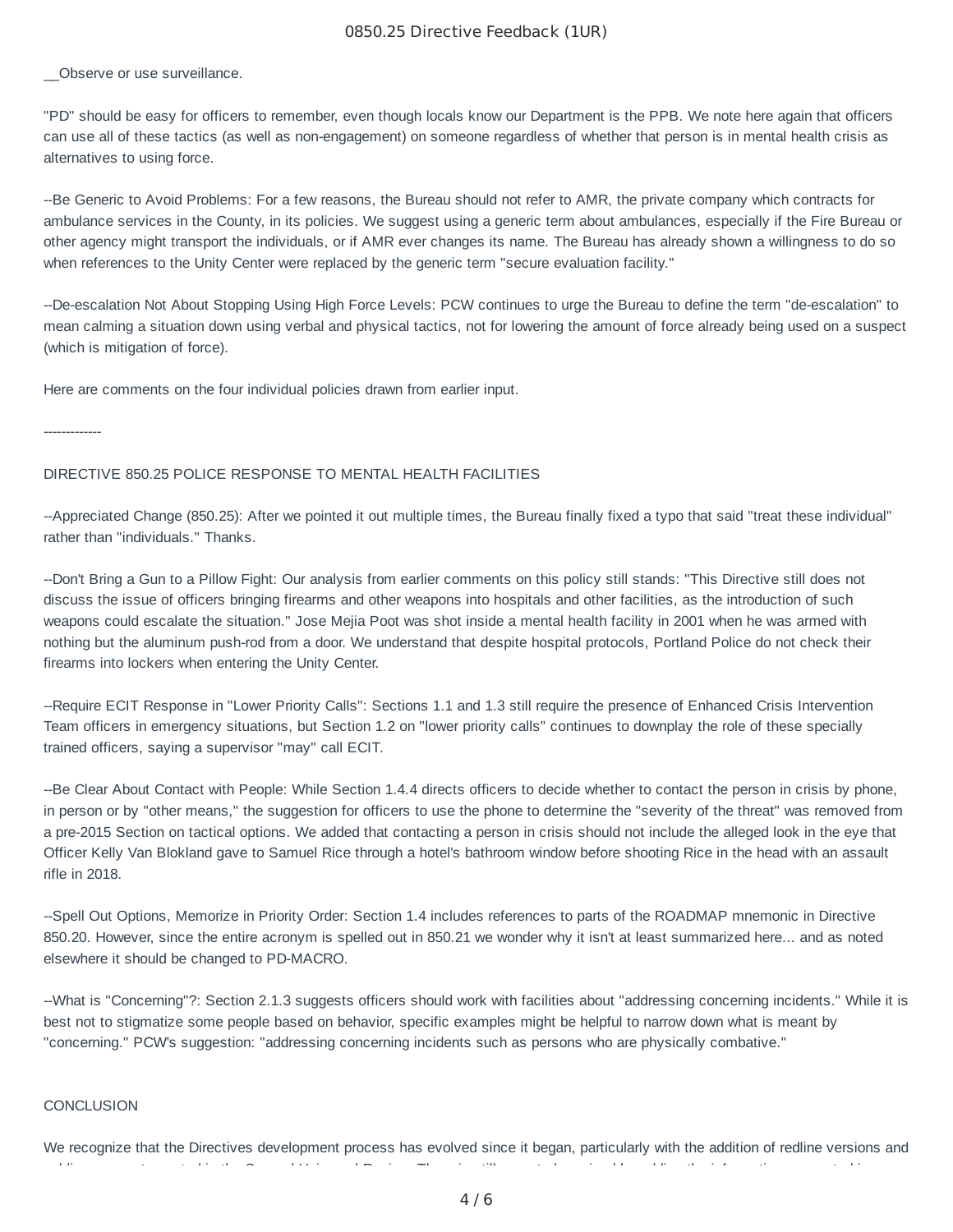#### 0850.25 Directive Feedback (1UR)

public comments posted in the Second Universal Review. There is still more to be gained by adding the information suggested in our introduction and holding public meetings to exchange ideas about suggested changes. Several advisory bodies including the Citizen Review Committee, Portland Committee on Community Engaged Policing and Training Advisory Council all have a stake in various Directives, but the first two only meet once a month and the latter only meets every two months, so they can't easily meet the Bureau's deadlines for input.

Many of these policies could help reduce harm against vulnerable parts of our population. However, the incidents of use of deadly force against people in mental health crisis continues unabated, with at least three of eight people shot by the PPB in crisis in 2021. Notably, the last time the Bureau was involved in this many deadly force incidents was 2005. Yet after nine years of oversight by the US Department of Justice, it seems the ideas of de-escalation and other tactics outlined in these policies are thrown out the window because an officer or officers default to pulling firearms, pile on an agitated person, or using so-called "less lethal" weapons. The number one priority should always be respecting the dignity and humanity of the civilian and making sure everyone gets to go home safe at night-- whether or not a suspected mental health issue is at play.

We appreciate being invited to provide input into the Bureau's policies. Our goal at Portland Copwatch is that so long as there is a Police Bureau, its should be free of corruption, brutality and racism. We hope that our suggestions will help lead to such a culture.

--dan handelman (and other members of)

--Portland Copwatch

#### **Q2**

Contact Information (optional - your name will be visible on PPB's website)

Name **Portland Copwatch**